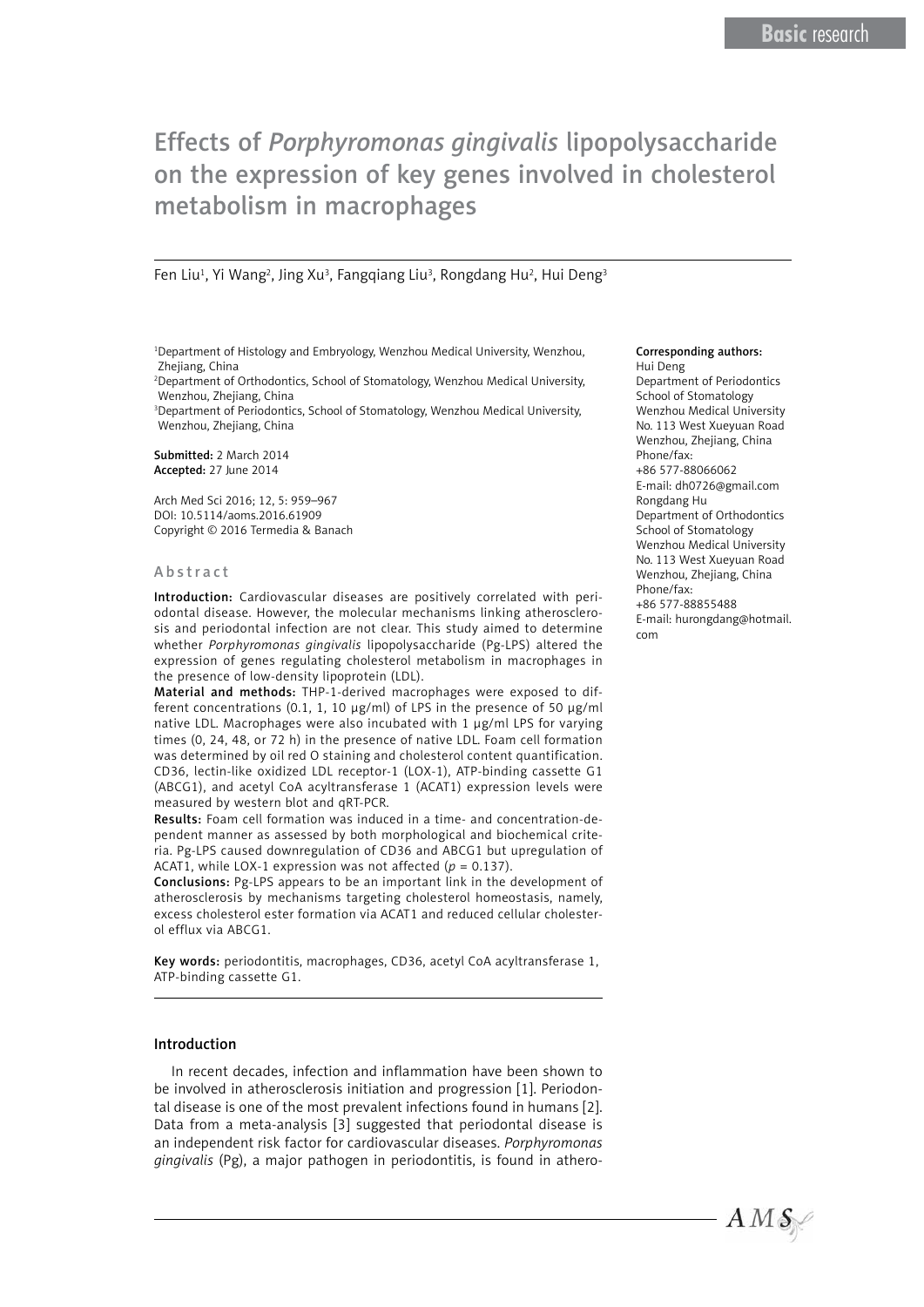sclerotic plaques [4]. Moreover, Pg lipopolysaccharide (Pg-LPS) infection may exacerbate atherosclerosis pathogenesis [5]. These data suggest that Pg and Pg-LPS may invade the systemic bloodstream through the disrupted basement membrane, which is easily seen in severe periodontitis, thereby contributing to atherosclerosis progression.

The process of atherosclerosis begins with the recruitment of monocyte-derived macrophages into the arterial intima and their transformation into lipid-loaded foam cells through the uptake of modified low-density lipoprotein (LDL) [6]. An in vitro study [7] demonstrated that Pg and Pg-LPS can induce foam cell formation in murine macrophages, partly by promoting the association of LDL with macrophages and the modification of LDL, indicating a causal relationship between Pg-LPS and atherosclerosis.

Macrophage cholesterol homeostasis, which is regulated by cholesterol synthesis, influx, and efflux, plays a vital role in foam cell formation [8]. The influx pathway occurs by uptake of modified LDL mainly through scavenger receptors (SRs), among which SR-A and CD36 have been identified as being responsible for 75–90% of the uptake [9]. Additionally, lectin-like oxidized LDL receptor-1 (LOX-1), a new member of the scavenger receptor family, may also be involved in ox-LDL uptake and foam cell formation [10]. Upon excess free cholesterol (FC) delivery to the endoplasmic reticulum, FC is rapidly re-esterified by acetyl-CoA cholesterol acyltransferase 1 (ACAT1) and then stored in cytoplasmic lipid droplets, creating a characteristic "foamy" appearance [11]. Given that ACAT1-regulated re-esterification is initially beneficial for cells for preventing cell toxicity induced by FC, increased ACAT1 expression may lead to the transformation of macrophages into foam cells, accelerating atherosclerosis development in humans [12]. Apart from re-esterification, the FC efflux pathway is another major mechanism for removing cellular cholesterol. Cholesterol efflux to lipid-poor ApoA occurs specifically via ATP-binding cassette (ABC) transporter G1 (ABCG1) [13]. Pg-LPS alone has been demonstrated to induce foam cell formation by modifying cells at the level of gene expression [14, 15]. However, Pg-LPS-induced foam cell formation results from increased LDL uptake [7]. Despite the extensive studies on these topics, the underlying mechanisms responsible for foam cell formation in cells infected with LPS in the presence of LDL are not yet clear.

Here, we investigated the effects of Pg-LPS infection on the expression levels of key proteins supporting foam cell formation in the presence of native LDL in LPS-treated macrophages.

## Material and methods

#### Cell culture

Human THP-1 monocytes obtained from the cell bank of Shanghai Institutes for Biological Sciences were seeded in 6-well plates at a density of  $1 \times 10^5$  cells per well and cultured in RPMI1640 medium (Hyclone, USA) supplemented with 2 mM l-glutamine, 10% fetal bovine serum (FBS), and antibiotics at 37°C and 5% CO<sub>2</sub>. After the addition of 160 nmol/l phorbol 12-myristate 13-acetate (PMA) for 48 h, THP-1 cells were differentiated into macrophages for further studies.

## Pg-LPS infection of THP-1-derived macrophages

Ultrapure LPS from *Porphyromonas gingivalis* (catalog #tlrl-pglps, version #10G20 MT) was purchased from InvivoGen (USA), and human LDL was purchased from Beijing Xiesheng Bio Company (China). To test the effects of Pg-LPS on foam cell formation, THP-1-derived macrophages were incubated with or without increasing concentrations of Pg-LPS (0.1, 1, 10 µg/ml) in the presence of LDL (50 µg/ml) for 48 h. In our preliminary experiments, macrophages were cultured in the presence of 50 µg/ml LDL alone, and no significant changes were found in the amount of Oil Red O-stained cells or in the content of cellular cholesterol after culture for as long as 72 h (data not shown). These data showed that LDL alone (without stimulation by LPS or PMA) did not induce foam cell formation*.* Therefore, cells were further stimulated with LDL (50  $\mu$ g/ml) and Pg-LPS (1  $\mu$ g/ml) at different time intervals (0, 24, 48, or 72 h).

## Oil Red O staining

THP-1-derived macrophages were washed twice with phosphate-buffered saline (PBS) and fixed in 4% paraformaldehyde for 15 min. Cells were then stained with Oil Red O (Sigma, USA) for 10 min and counterstained with hematoxylin for 1 min. The intracellular lipid droplets were stained red, while cell nuclei were stained blue under light microscopy. Macrophages with 10 or more Oil Red O-positive lipid droplets were defined as foam cells according to morphological criteria [16]. The number of foam cells was scored in three fields per well, and the percentage of foam cells was calculated according to the total number of cells counted.

#### Quantification of cellular cholesterol content

To further measure the formation of foam cells according to biochemical criteria, the amounts of total cholesterol (TC) and FC were quantified using the zymochemistry method as previously de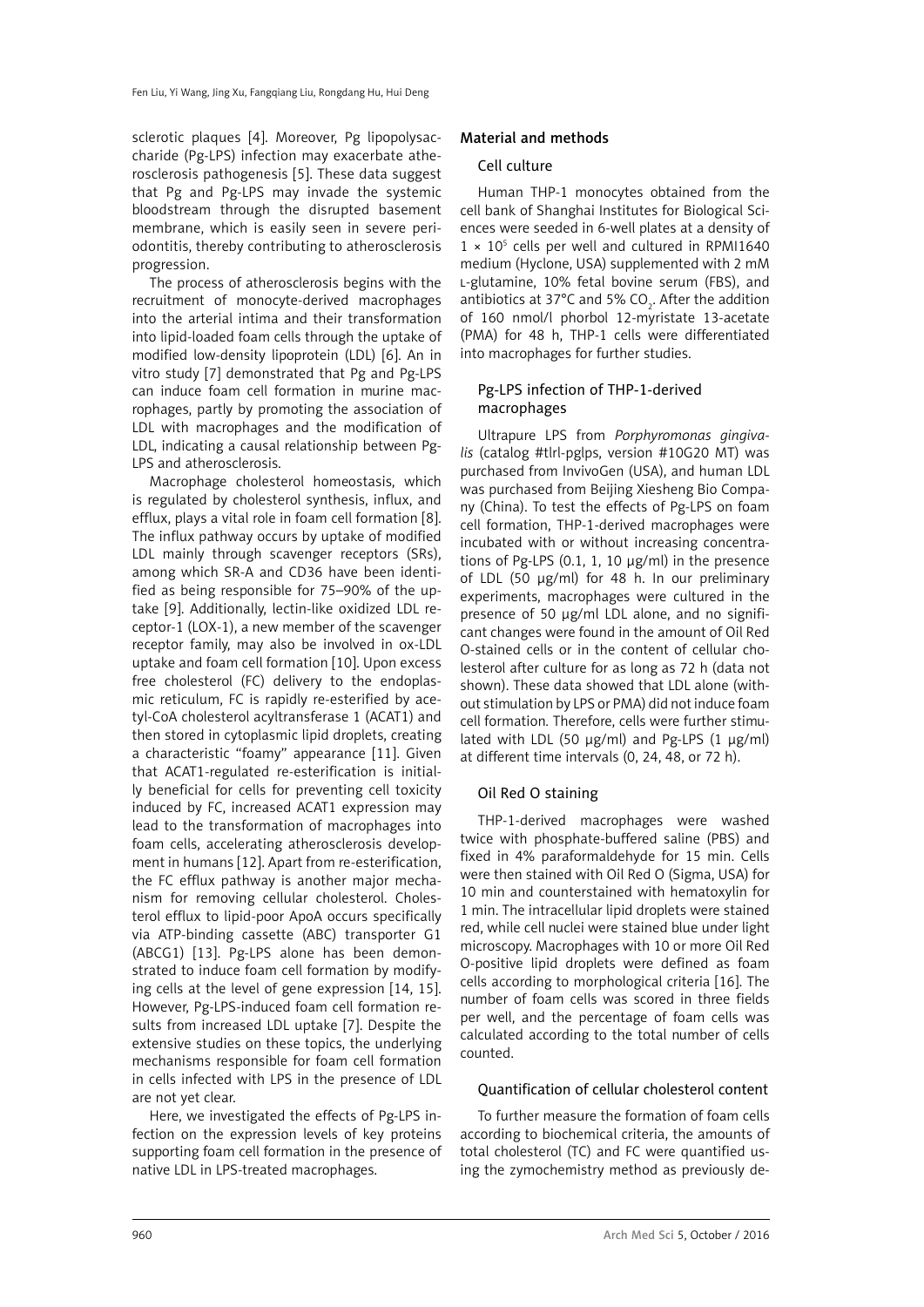scribed [17]. Briefly, cells from each sample were disrupted by ultrasonication. Then the TC and FC contents were determined with a standard curve and expressed as µg cholesterol/mg protein. The cholesterol ester (CE) content was calculated by subtracting FC from TC. Foam cells were defined when the ratio of CE to TC was over 50% [18].

# MTT assay

MTT assays were performed to determine the cytotoxicity of LPS in cells. Briefly, after 4 h of incubation with 20 µl MTT (5 mg/ml; Sigma, USA), culture medium was removed from each sample and dissolved in 150 µl of DMSO (Sigma). The absorbance was measured at 490 nm, and the viability of cells was calculated as the relative ratio of absorbance to that of control.

# RNA isolation and real-time RT-PCR

Total RNA from each sample was isolated with TRIzol reagent (Invitrogen, USA) according to the manufacturer's instructions. cDNA was synthesized with M-MuLV transcriptase (Fermentas, Canada) in a  $20$ -µl mixture containing  $2 \mu$ g of RNA. The sequences of forward and reverse primers are given in Table I. Real-time PCR was then performed using SYBR premix EX Taq II buffer (Takara, Japan) on a LightCycler 480 system (Roche, USA). The amplification was carried out as follows: one cycle of 95°C for 30 s, followed by 40 cycles of 5 s at 95°C for denaturing, 20 s at 60°C for annealing, and 20 s at 75°C for extension. The relative levels of *CD36*, *LOX-1*, *ACAT1*, and *ABCG1* were calculated according to the formula 2<sup>-ΔΔCt</sup>. The data are presented as fold changes in target gene expression normalized to  $\beta$ -actin and relative to the untreated control.

# Western blot analysis

After the cells were washed twice with PBS, they were lysed in lysis buffer (Beyotime, China) and incubated on ice for 30 min. The lysates were centrifuged at 12,000 rpm for 10 min at 4°C. The protein concentration was determined with the BCA assay (Beyotime). Twenty micrograms of protein from each sample was separated by electrophoresis on 10% sodium dodecyl sulfate (SDS) polyacrylamide gels and transferred to polyvinylidene difluoride (PVDF) membranes (Bio-Rad, Hercules, CA, USA). The membranes were then probed with rabbit polyclonal anti-CD36 (1 : 2000), anti-LOX-1 (1 : 2000), anti-ACAT1 (1 : 1500), anti-ABCG1 (1 : 2000), or anti-β-actin (1 : 2000) antibodies (Proteintech, China) overnight at 4°C. Subsequently, membranes were incubated with horseradish peroxidase (HRP)-conjugated secondary antibodies (1 : 2000; Proteintech Inc) for 60 min at room Table I. Primer sequences of target genes and β-actin for real-time PCR

| Target gene | Sequences                        |
|-------------|----------------------------------|
| β-actin     | F 5'-CATTGCCGACAGGATGCAG-3'      |
|             | R 5'-CTCGTCATACTCCTGCTTGCTG-3'   |
| CD36        | F 5'-GGTGATGATGGAGAATAAGCC-3'    |
|             | R 5'-AAGAGCCCAGAGTCGGAGTTG-3'    |
| $10X-1$     | F 5'-CTTGCTCGGAAGCTGAATG-3'      |
|             | R 5'-CCGTCCTCCCAGAGCCAT-3'       |
| ACAT1       | F 5'-TTCTCATCCGCTGATCCGTT-3'     |
|             | R 5'-TAGCGACATAACCCCATCTTACAG-3' |
| ABCG1       | F 5'-CATTGCCGACAGGATGCAG-3'      |
|             | R 5'-CTCGTCATACTCCTGCTTGCTG-3'   |

temperature. Immunoreactivity was detected by enhanced chemiluminescence (ECL). The relative expression levels of target genes were normalized to the expression of β-actin.

# Statistical analysis

All experiments were repeated at least three times, and data were presented as means ± standard deviations (SDs). Student's *t* tests were used for direct comparisons between two groups, while one-way analysis of variance (ANOVA) was used for comparisons of three or more groups, followed by Tukey's post hoc test. Differences with *p*-values of less than 0.05 (two-tailed) were considered statistically significant.

# Results

## Pg-LPS induced foam cell formation in a concentration- and time-dependent manner, according to morphological criteria

After treatment with 0.1 µg/ml Pg-LPS and LDL (Figure 1 B), foam cell formation was minimal, but was obviously higher than that obtained for the control (LDL alone), as demonstrated by Oil Red O staining of lipid droplets (Figure 1 A). However, in cells treated with higher Pg-LPS and LDL concentrations, large lipid droplet masses were observed (Figures 1 C and D). The number of foam cells significantly increased in all the Pg-LPS treated groups (Figure 1 I). These results indicated that LPS exposure caused foam cell formation in a concentration-dependent manner.

Next, macrophages were stimulated with 1  $\mu$ g/ ml Pg-LPS in the presence of LDL for increasing times. Compared to the results for uninfected macrophages (Figure 1 E), increasing numbers of Oil Red O-stained cells were observed with longer durations of treatment (Figures 1 F–H), sug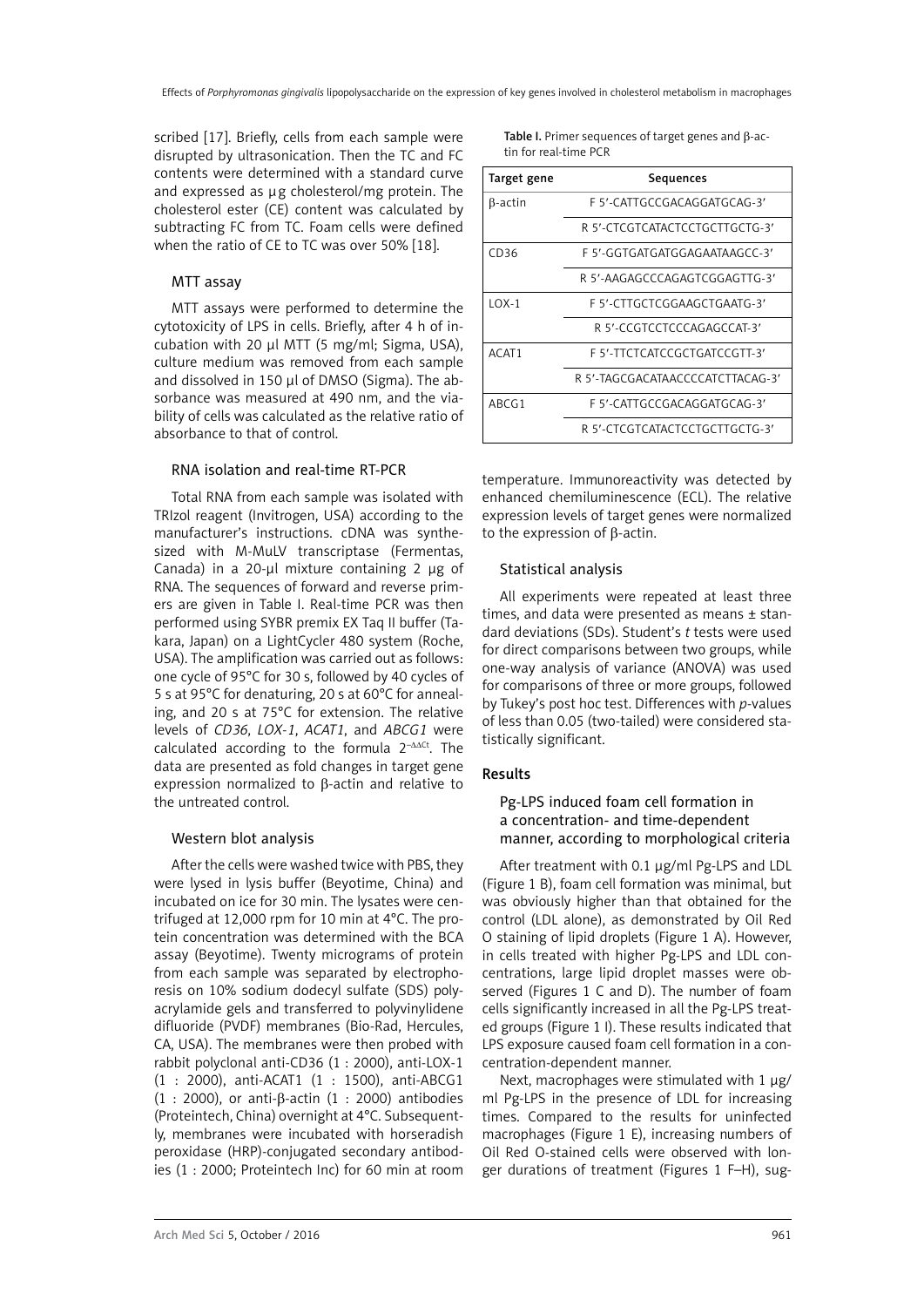gesting that Pg-LPS induced foam cell formation in a time-dependent manner. Furthermore, the number of foam cells increased significantly with increase in infection times (Figure 1 J). MTT assays showed that the cell viability was greater than 95% at the highest dose and longest treatment time (data not shown), demonstrating that the treatment did not alter macrophage viability.

## Pg-LPS induced foam cell formation in a concentration- and time-dependent manner, according to biochemical criteria

Given that excessive CE accounted for the elevated amount of lipid droplets, the cellular CE content was measured to investigate foam cell formation according to biochemical criteria. Incubation of LDL-treated macrophages with Pg-LPS caused a concentration-dependent increase in CE and TC accumulation (Figure 2 A). Moreover, treatment with 1 or 10 µg/ml LPS significantly induced foam cell formation (Figure 2 B), as assessed when using CE/TC > 50% for identification of foam cells [18]. As shown in Figures 2 C, Pg-LPS exposure induced a time-dependent increase in CE and TC content, and the CE/TC ratio was greater

than 50% after 24 h of LPS exposure (Figure 2 D), which indicated foam cell formation according to biochemical criteria.

## CD36 was downregulated by Pg-LPS treatment

Since CD36 and LOX-1 regulate lipoprotein uptake, CD36 and LOX-1 mRNA and protein expression levels were measured to investigate the cholesterol influx pathway during Pg-LPS exposure in the presence of LDL. Pg-LPS treatment downregulated *CD36* mRNA expression in a concentration-dependent manner, nearly reaching less than 50% of that of the control (10 µg/ml; Figure 3 A). Western blot analysis (Figure 3 B) revealed similar downregulation of CD36, with a dramatic 90% drop in comparison with that of the control at the highest concentration (10 µg/ml). No significant changes were found in the mRNA or protein expression of LOX-1, another SR family member, even when cells were exposed to the highest concentration of Pg-LPS applied in our study (*p* > 0.05).

Because of treatment with Pg-LPS (1 µg/ml) in the presence of LDL, we observed a significant time-dependent decrease in CD36 expression.



Figure 1. Pg-LPS induced foam cell formation, according to morphological criteria. THP-1-derived macrophages were cultured with or without increasing concentrations of Pg-LPS in the presence of 50 µg/ml LDL for 48 h. A – Untreated macrophages as a control;  $\overline{B}$  – 0.1 µg/ml;  $C$  – 1.0 µg/ml;  $D$  – 10.0 µg/ml. I – The number of foam cells induced by different concentrations of LPS. Moreover, incubation of macrophages with LDL (50 µg/ml) and Pg-LPS (1.0  $\mu$  g/ml) was performed for different durations.  $E - 0$  h as a control;  $F - 24$  h;  $G - 48$  h;  $H - 72$  h. J – The number of foam cells induced by LPS for different durations. Black arrows indicate representative Oil Red O stained lipid droplets. Original magnification of microphotographs: 400×; scale bar = 20 µm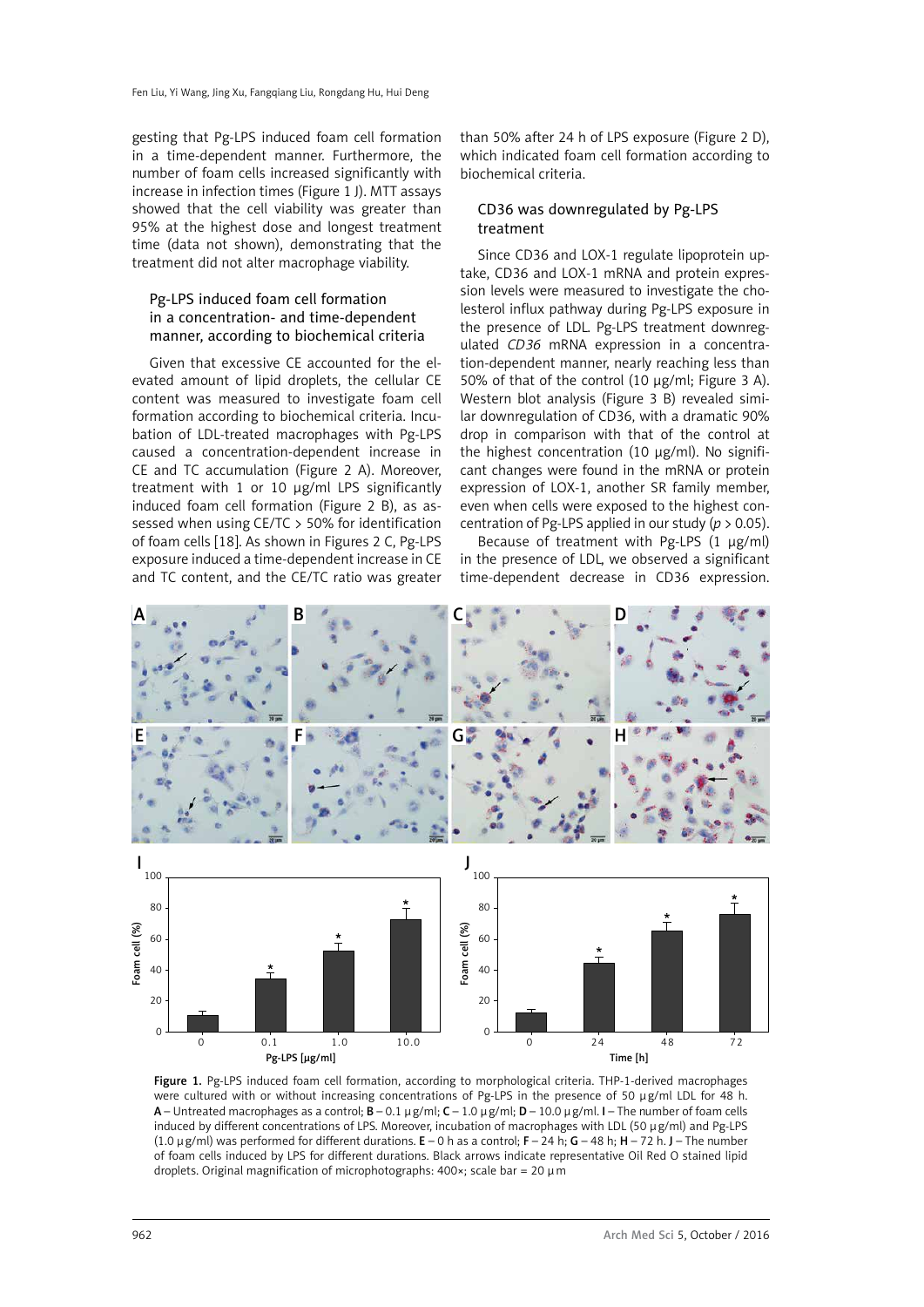*CD36* mRNA expression dropped to 40% of that of the control (Figure 4 A), while the protein expression fell to less than 40% of that of the control (Figure 4 B). However, there was no significant time-dependent difference in LOX-1 expression, which was consistent with the results in cells treated with different concentrations of Pg-LPS.

## ACAT1 expression was upregulated, whereas ABCG1 expression was downregulated in response to Pg-LPS treatment

In order to determine the effects of Pg-LPS on the esterification of FC into CE and the efflux of FC [7] from macrophages co-cultured with LDL, the expression levels of ACAT1 and ABCG1 were analyzed. As shown in Figure 5 A, 10 µg/ml Pg-LPS upregulated *ACAT1* mRNA expression to 2.3-fold that of the control, and this effect was concentration dependent. However, *ABCG1* expression decreased to only 43% of that of the control when used at the highest concentration (10  $\mu$ g/ml). Similar patterns of protein expression were observed by western blotting. At 0.1 µg/ml Pg-LPS, no changes in either ABCG1 or ACAT1 levels were

observed (*p* > 0.05). However, the highest concentration of Pg-LPS resulted in approximately 2-fold upregulation in ACAT1 expression and 50% downregulation of ABCG1 expression (Figure 5 B).

The incubation of THP-1-derived macrophages with 1 µg/ml Pg-LPS and LDL resulted in a maximal 4-fold change in *ACAT1* mRNA expression and a 3-fold change in ACAT1 protein expression compared with the control level (Figures 6 A and B). In contrast, *ABCG1* expression markedly decreased in a time-dependent manner. Specifically, ABCG1 protein expression was almost completely inhibited, with 93% reduction at 72 h.

#### Discussion

Cumulative evidence published over the last two decades suggests a causal relationship between periodontal infection and cardiovascular diseases (CVDs). Chronic periodontitis is characterized by multiple but transient occurrences of bacteremia, which may result in the systemic spread of LPS from the oral cavity to atherosclerotic plaques, leading to the formation of foam cells. Because of the similarities between



Figure 2. Pg-LPS induced foam cell formation, according to biochemical criteria. Macrophages were exposed to increasing concentrations (0, 0.1, 1, 10  $\mu$ g/ml) of Pg-LPS for 48 h in the presence of 50  $\mu$ g/ml LDL (A and B). To measure time-dependent effects, cells were incubated with Pg-LPS (1.0 µg/ml) in the presence of LDL (50 µg/ml) for 0, 24, 48, or 72 h (C and D). A and  $C$  – The content of intracellular total cholesterol (TC) and cholesterol ester (CE) was normalized to protein levels and expressed as µg/mg. B and D – The ratios of CE to TC. Data are presented as means ± SDs; \**P* < 0.05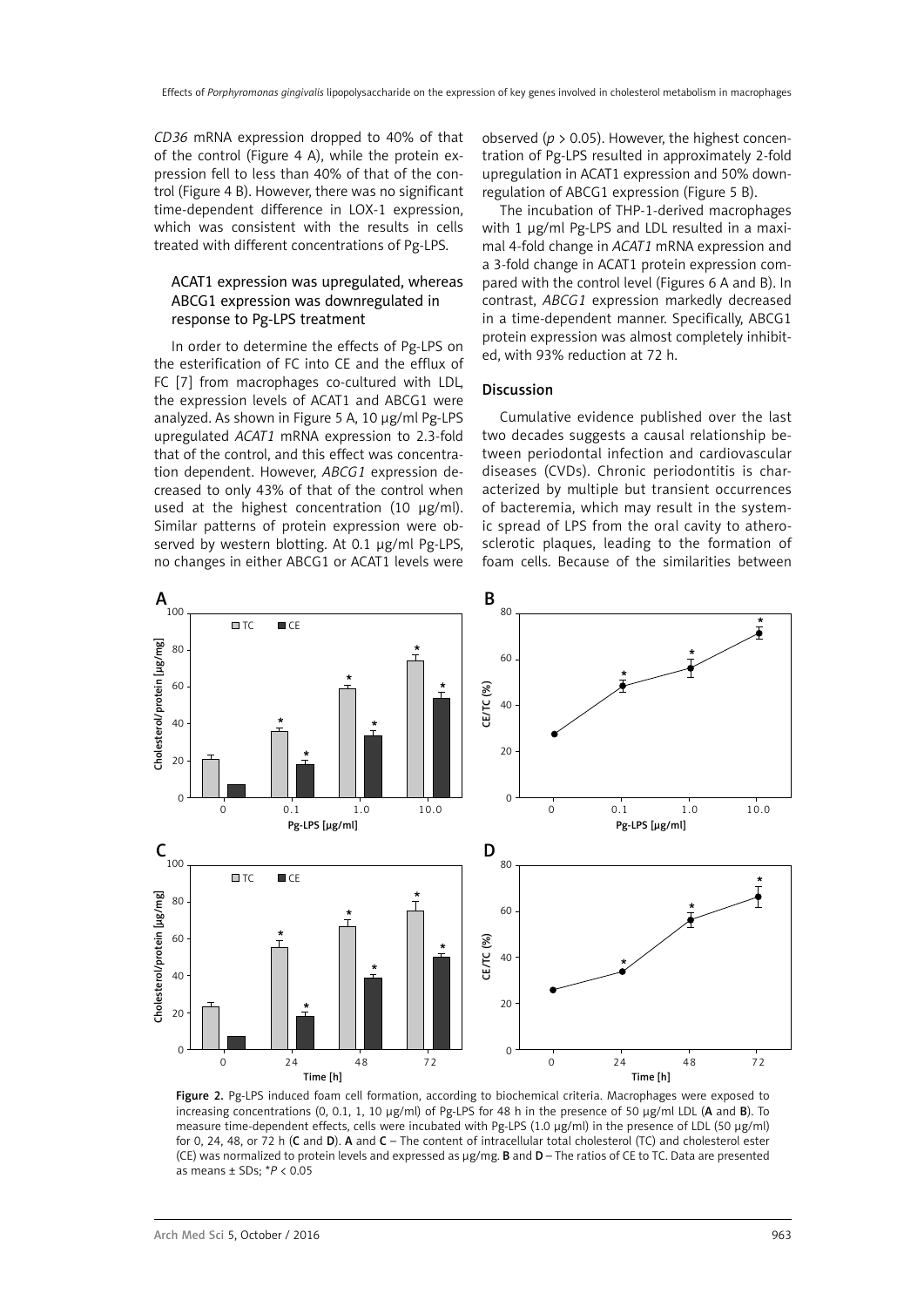THP-1-derived macrophages and primary peripheral blood mononuclear cell-derived macrophages, THP-1-derived macrophages were exposed to LPS stimuli in the presence of low concentrations of LDL in our study. Our results indicated that Pg-LPS induced macrophage foam cell formation in a concentration- and time-dependent manner, according to both morphological and biochemical criteria, suggesting that Pg-LPS treatment in-

creased the risk of cardiovascular damage. This was consistent with a previous finding that LPS purified from another Gram-negative bacterium, *Chlamydia pneumoniae*, could induce cholesterol ester accumulation and foam cell formation [19]. The LPS has been shown to increase LDL-R expression, which leads to excessive cholesterol ester accumulation [20]. Additionally, Pg-LPS can enhance the binding of LDL with macrophages and modifi-



CD36 and LOX-1 expression in Pg-LPS-treated macrophages. Macrophages were exposed to increasing concentrations (0, 0.1, 1, 10 µg/ml) of Pg-LPS for 48 h in the presence of 50  $\mu$ g/ml LDL. A – qRT-PCR data for *CD36* and *LOX*-1 mRNA expression are presented as fold changes relative to the untreated control (0  $\mu$  g/ml). **B** – Western blot analysis of CD36 and LOX-1 protein expression. The protein levels were



964 Arch Med Sci 5, October / 2016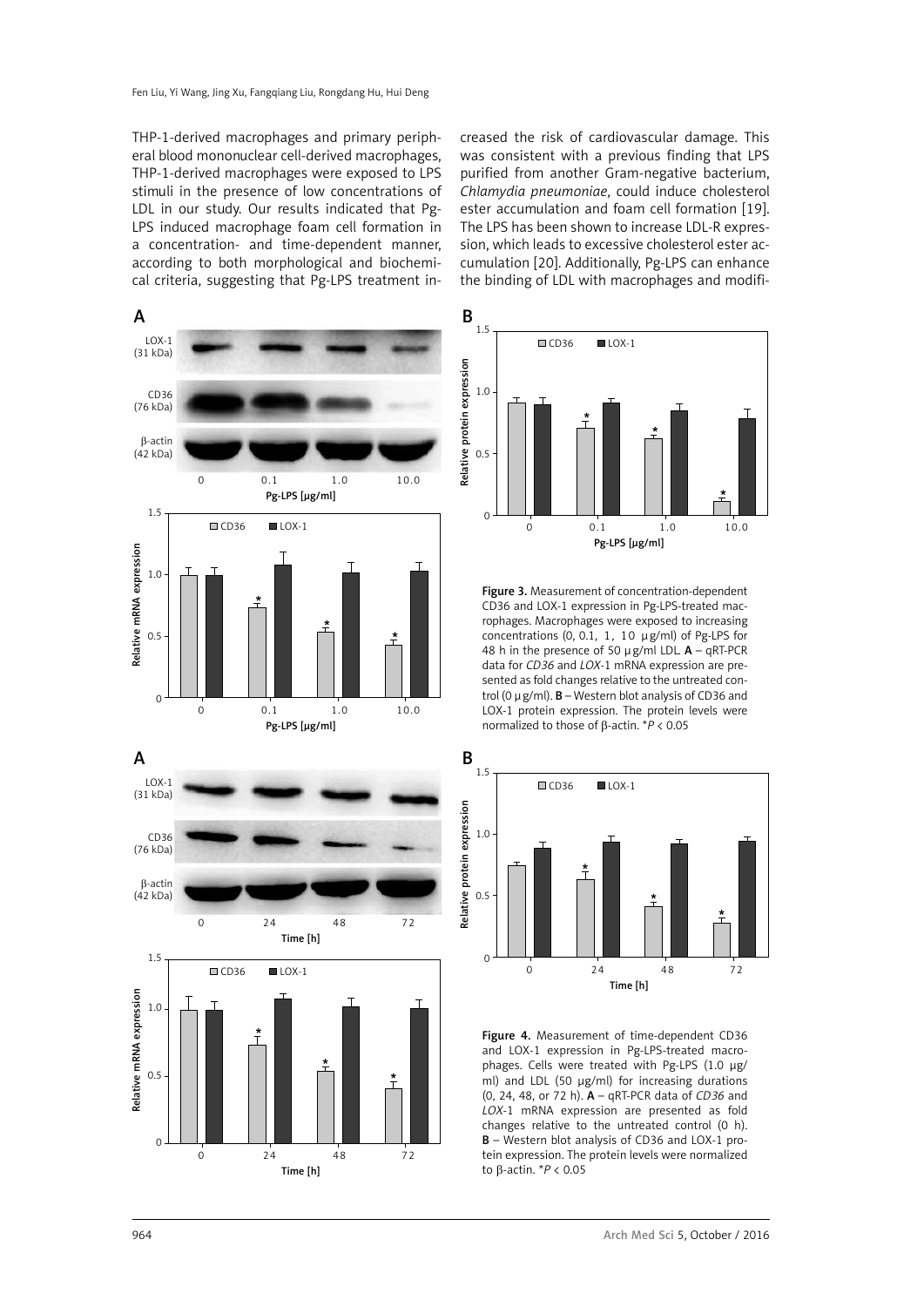cation of LDL [7]. Collectively, these data may provide insights into the mechanisms of Pg-LPS-induced foam cell formation in the presence of LDL. Interestingly, in our study, LDL alone did not induce foam cell formation, which was inconsistent with a recent report. The different cell source may cause this inconsistency [21]. Our observation was consistent with another finding that PMA stimulated human monocyte derived-macrophage cholesterol accumulation, while there was no significant change in the total cholesterol content without PMA stimulation [22].

Thus, we proceeded to investigate the molecular mechanisms responsible for Pg-LPS-induced foam cell formation. Our study demonstrated that Pg-LPS induced a linear decrease in both CD36 gene and protein expression in a time- and concentration-dependent manner, while no signifi-





Figure 5. Measurement of concentration-dependent ACAT1 and ABCG1 expression in Pg-LPS-treated macrophages. Macrophages were exposed to increasing concentrations (0, 0.1, 1, 10 µg/ml) of Pg-LPS for 48 h in the presence of 50 µg/ml LDL. A – *ACAT1* and *ABCG1* mRNA levels are presented as fold changes relative to the untreated control (0  $\mu$ g/ml). **B** – Western blot analysis of ACAT1 and ABCG1 protein expression. The protein levels were normalized against  $\beta$ -actin as an internal control. Data are presented as means ± SDs. \**P* < 0.05



Figure 6. Measurement of time-dependent ACAT1 and ABCG1 expression in Pg-LPS-treated macrophages. Cells were treated with Pg-LPS (1.0 µg/ml) and LDL (50 µg/ml) for increasing durations (0, 24, 48, or 72 h). A – *ACAT1* and *ABCG1* mRNA levels are presented as fold changes relative to the untreated control (0 h).  $B$  – Western blot analysis of ACAT1 and ABCG1 protein expression. The protein levels were normalized to β-actin as an internal control. \**P* < 0.05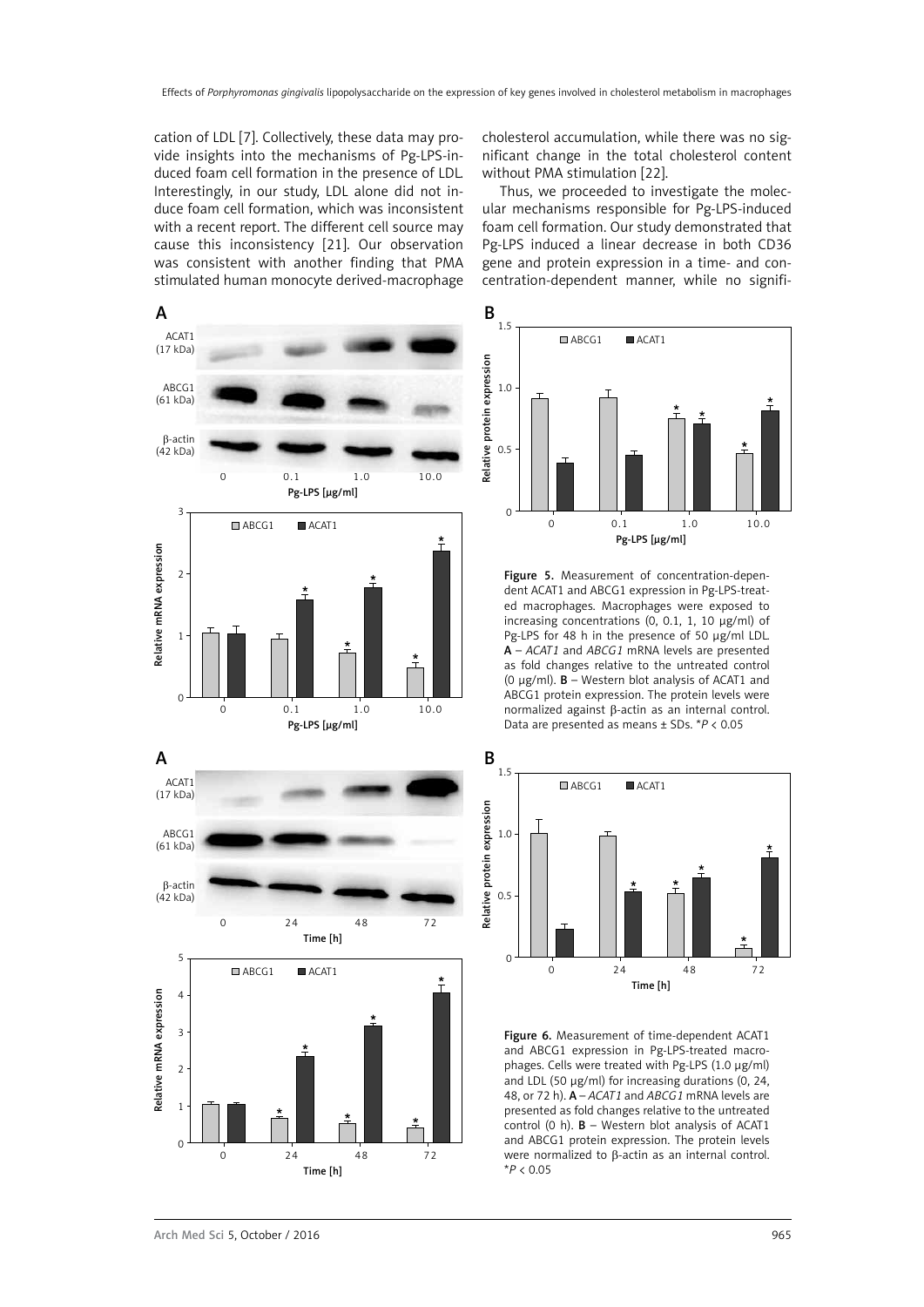cant changes were observed in LOX-1 expression. To our knowledge, this is the first study investigating the effects of Pg-LPS on LOX-1. On the other hand, some inconsistent reports describing the effects of LPS on CD36 expression in monocytes and macrophages have been published [14, 23]. The discordance in CD36 expression found between the previous study [14] and our study could be explained by the presence of LDL in our assays. First, LPS-mediated oxidative stress is known to cause LDL oxidation [24], and ox-LDL reduces LPS-mediated inflammatory effects [25], including CD36 upregulation [26]. Second, LPS has been shown to stimulate LDL-R expression and macropinocytosis in RAW264.7 cells to enhance foam cell formation in the presence of LDL [21]. CD36 downregulation may work as a compensatory mechanism for the excessive uptake of cholesterol-rich LDL via LPS-mediated LDL-R upregulation.

Upon uptake of LDL, excess FC in foam cells can either be re-esterified into CE by ACAT1 or removed from the cells through a receptor-mediated FC efflux pathway regulated by ABCA1 and ABCG1 [8]. Therefore, we further investigated the roles of ACAT1 and ABCG1 in Pg-LPS-induced foam cell formation. To the best of our knowledge, our study is the first to show that in vitro Pg-LPS treatment significantly increased ACAT1 mRNA and protein expression, but inhibited ABCG1 expression in a time- and concentration-dependent manner in THP-1-derived macrophages cocultured with LDL. More notably, LPS-induced foam cell formation and CE accumulation appeared to be associated with the upregulation of ACAT1 and downregulation of ABCG1, implying that LPS-induced foam cell formation may be influenced by enhanced synthesis of CE via ACAT1 and reduced efflux of cholesterol via ABCG1. No effects of LPS were observed on ABCG1 expression in a previous report [14]. However, our result was consistent with another previous study demonstrating that LPS infection significantly repressed ABCG1 expression [15].

Our previous study demonstrated that Pg-LPS can induce various pro-inflammatory cytokines in macrophages, including tumor necrosis factor (TNF)-α, interleukin (IL)-6, and IL-1 [27]. Many inflammatory components participate in atherosclerotic lesion development [28]. However, TNF- $α$  has been demonstrated to specifically enhance *ACAT1* expression to promote atherosclerosis [29]. Therefore, we can speculate that LPS-induced upregulation of ACAT1 may contribute to the inflammatory conditions produced by LPS.

Additionally, it is possible that ACAT1 upregulation and CD36 downregulation may be a defense mechanism against excess LDL in the culture medium; CD36 downregulation would reduce LDL uptake, and ACAT1 upregulation would help eliminate excess FC generated by LDL.

In conclusion, our study showed that a periodontal infectious agent altered the expression of key molecules regulating lipid uptake and cholesterol esterification and efflux, all of which facilitate the perturbation of cholesterol homeostasis and lead to CE accumulation and foam cell formation. This *in vitro* evidence further supported the positive correlation between periodontal disease and atherosclerosis via molecular mimicry. Therefore, the prevention and treatment of periodontal infection are of great importance for patients with CVDs.

# Acknowledgments

Fen Liu and Yi Wang contributed equally to this paper.

This work was supported by grants from the National Natural Science Foundation of China (grant no. 81200795) and Zhejiang Provincial Natural Science Foundation of China (grant no. LY12H14003 and no. LQ12H09003).

#### Conflict of interest

The authors declare no conflict of interest.

References

- 1. Ertek S, Cicero A. Impact of physical activity on inflammation: effects on cardiovascular disease risk and other inflammatory conditions. Arch Med Sci 2012; 8: 794-804.
- 2. Loesche WJ, Grossman NS. Periodontal disease as a specific, albeit chronic, infection: diagnosis and treatment. Clin Microbiol Rev 2001; 14: 727-52.
- 3. Humphrey LL, Fu RW, Buckley DI, Freeman M, Helfand M. Periodontal disease and coronary heart disease incidence: a systematic review and meta-analysis. J Gen Intern Med 2008; 23: 2079-86.
- 4. Ford PJ, Gemmell E, Hamlet SM, et al. Cross-reactivity of GroEL antibodies with human heat shock protein 60 and quantification of pathogens in atherosclerosis. Oral Microbiol Immunol 2005; 20: 296-302.
- 5. Liu B, Cheng L, Liu D, et al. Role of p38 mitogen-activated protein kinase pathway in Porphyromonas gingivalis lipopolysaccharide-induced VCAM-1 expression in human aortic endothelial cells. J Periodontol 2012; 83: 955-62.
- 6. Yuan Y, Li P, Ye J. Lipid homeostasis and the formation of macrophage-derived foam cells in atherosclerosis. Protein Cell 2012; 3: 173-81.
- 7. Qi M, Miyakawa H, Kuramitsu HK. Porphyromonas gingivalis induces murine macrophage foam cell formation. Microb Pathog 2003; 35: 259-67.
- 8. Sekiya M, Osuga J, Igarashi M, Okazaki H, Ishibashi S. The role of neutral cholesterol ester hydrolysis in macrophage foam cells. J Atheroscler Thromb 2011; 18: 359-64.
- 9. Kunjathoor VV, Febbraio M, Podrez EA, et al. Scavenger receptors class A-I/II and CD36 are the principal receptors responsible for the uptake of modified low density lipoprotein leading to lipid loading in macrophages. J Biol Chem 2002; 277: 49982-8.
- 10. Kataoka H, Kume N, Miyamoto S, et al. Expression of lectin like oxidized low-density lipoprotein receptor-1 in human atherosclerotic lesions. Circulation 1999; 99: 3110-7.